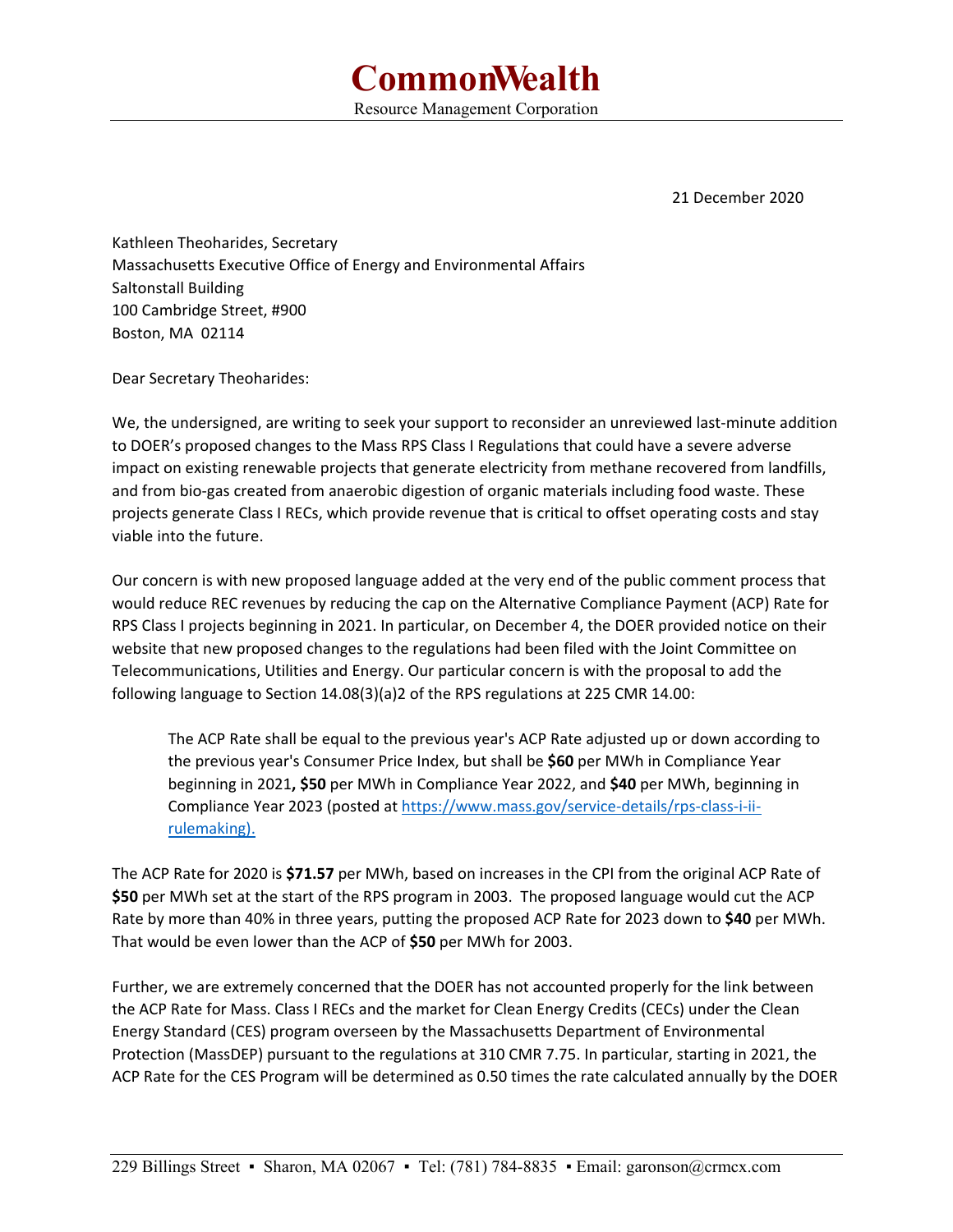# **CommonWealth**

Resource Management Corporation

for the ACP Rate for the Mass Class I RECs<sup>1</sup>. The market prices for CECs are driving the market price for Class 1 RECs. If the ACP Rate for Class I RECs drops to \$40 per MWh by 2023, then the ACP Rate for CECs would drop down to \$20 per MWh. Since market prices are always at a discount to the applicable ACP Rates, the effect would be to drive market prices for CECs, and thus for Class 1 RECs, below **\$20** per MWh by 2023.

The RPS Program has been successful in providing critical financial incentives and support necessary for continued operation of important environmental projects that might not otherwise be economically viable. Projects that reduce methane emissions by extracting gas from landfills and combusting the methane to make electricity are important for achieving the Commonwealth's environmental goals, as are projects for anaerobic digestion of organic waste and combustion of the bio‐gas. But the existing projects are only viable if revenues from sales of electricity and Class I RECs can continue to offset operating and maintenance costs. The ACP Rate cuts proposed by the DOER, coming at a time of new historic lows for wholesale electricity prices in regional markets, pose a severe threat to the continuing viability of landfill gas and anaerobic digestion projects that depend on wholesale electric market and REC sales for revenues.

We note that DOER has been working to solicit public comments on changes to the regulations since April 2019. Until this point, DOER had always indicated that ACP Rates would continue to be adjusted based on increases in the CPI. The proposal to decrease rather than increase the ACP Rate starting in 2021 was not incorporated into the proposed changes to the regulations until December 4 of 2020, at the very end of the process. We are concerned that the impacts of the cuts in ACP Rates have not received public review commensurate with the severity of the cuts.

Specifically, it appears that DOER proposed the change in response to comments submitted by the Massachusetts local distribution utilities (Eversource, National Grid and Unitil) regarding the increasing cost of RPS compliance. Through the proposed cuts in the ACP Rate, the DOER is accommodating these utilities without considering impacts on the landfill gas and anaerobic digestion projects that rely on Class I REC sales for continued viability. There has been no public discussion of the impact of the proposed cuts on these projects, no public indication of how many projects would lose their economic viability as a result, and no consideration of the cost to replace the environmental benefits of the lost projects. Moreover, the proposed cuts send a negative signal regarding the Commonwealth's ongoing commitment to sustain long‐term support for older renewable projects that, if shut down, would need to be replaced to avoid commensurate decline in the overall availability of energy from renewable sources. In this context, the proposed change to the regulations undermine rather than support the Commonwealth's clean energy goals.

In the Response to Comments issued on December 4, 2020, the DOER states that the decline of the ACP Rate for Mass. Class I RECs to \$40 per MWh will align the Massachusetts RPS program with the Connecticut RPS Class I program. This statement fails to account for the impact of that decline on the

<sup>&</sup>lt;sup>1</sup> See the CES Program regulations at 310 CMR 7.75 (c)1.a.ii., which refers to the RPS Program regulations at 225 CMR 14.08(3)(a)2.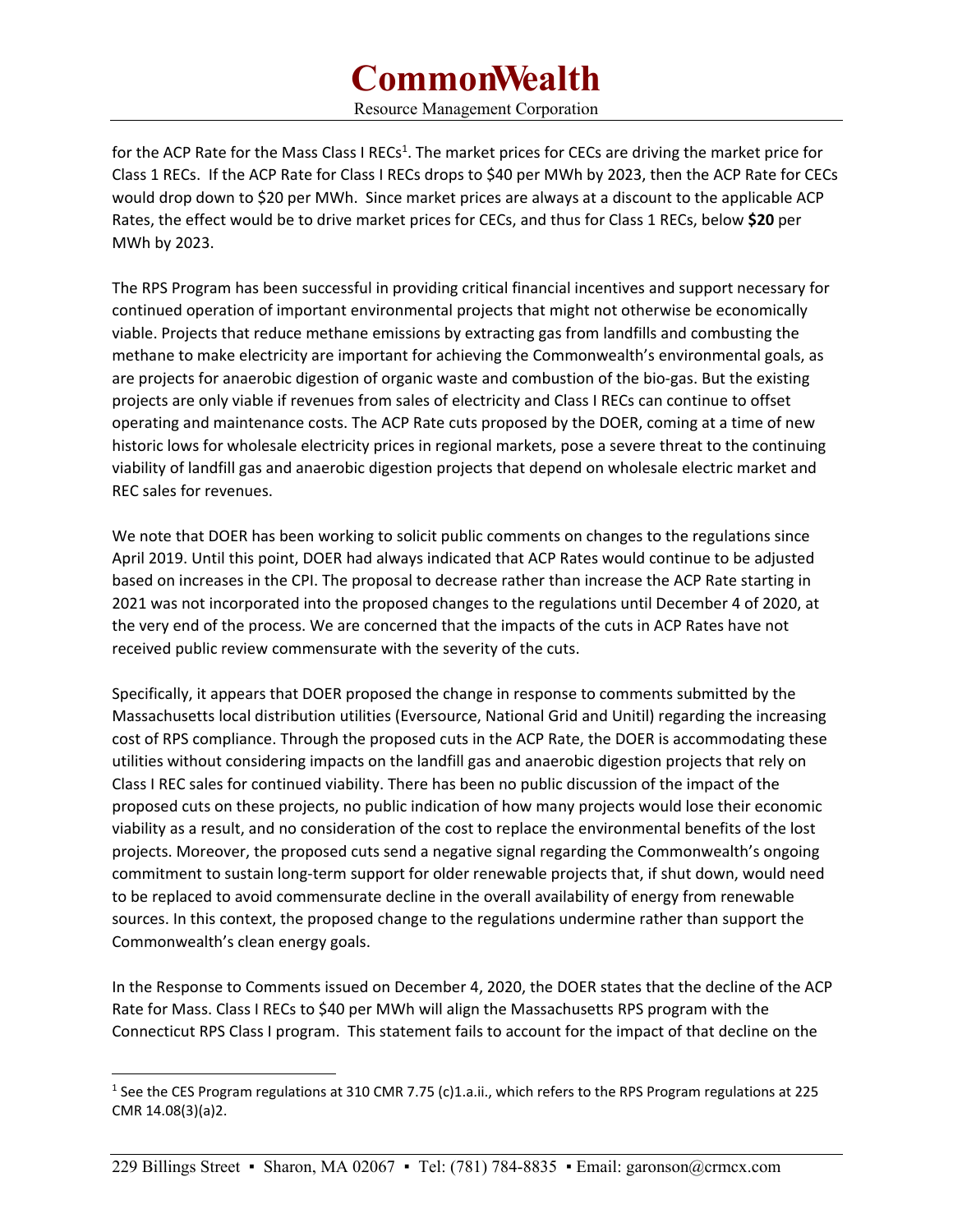# **CommonWealth**

Resource Management Corporation

ACP Rate for CECs in the Massachusetts CES Program, and the feedback that will cause further declines in the market prices for Mass. Class I RECs. Because of that feedback, the proposed changes to the regulations would drive prices for Mass. Class I RECs far below the ACP Rate and prices of Connecticut Class I RECs. The proposed would disrupt regional consistency, not promote it, and would reduce rather than support the necessary value to support Massachusetts efforts to reduce greenhouse gas efforts.

We therefore request your support in reconsidering the proposed cuts to the ACP Rate for Mass. Class I RECs. We ask that you support capping the ACP Rate at \$70 per MWh in 2020 escalating at CPI as originally proposed by the DOER in the draft regulations issued for public review and comment. The ACP Rates originally proposed are needed to sustain the viability of s existing landfill gas and anerobic digestion renewable energy projects in Massachusetts and continue their operation in support of the Commonwealth's clean energy goal.

We are available at your convenience to discuss next steps in addressing this issue. Thank you in advance for your attention to this matter.

Sincerely,

Deon U. Aronom

George H. Aronson Principal, CRMC, Sole member, CommonWealth New Bedford Energy, LLC

Thomas W. Yeransian, Principal, CRMC (sole member, CommonWealth New Bedford Energy, LLC)

### **Additional signatories by email**

Philip Goddard, President pgoddard@townofbourne.com **Southern New England Chapter of the Solid Waste Association of North America (SWANA)** 



Scott Alfonse, Executive Director scott.alfonse@gnbrrmdistrict.org

**Greater New Bedford Regional Refuse Management District**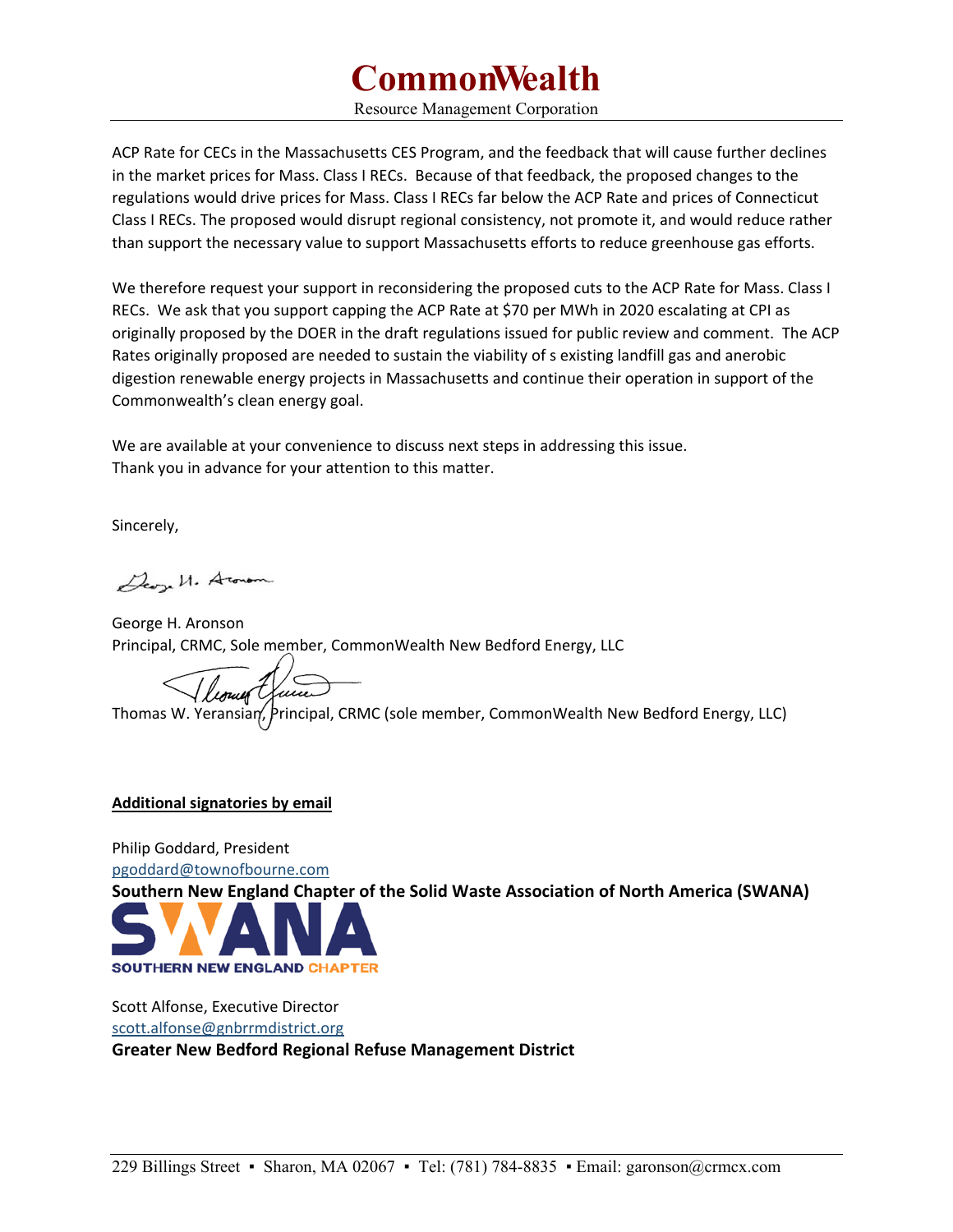

Resource Management Corporation

### Daniel Barrett, General Manager **Integrated Solid Waste Management, Town of Bourne, Massachusetts**



Benjamin A. Harvey, President baharvey@elharvey.com **E. L. Harvey and Sons Inc.** 

Paul Hesson, Director of Power Marketing phesson1@wm.com **Waste Management Renewable Energy, LLC** 

Steven J. Poggi, Area Director of Disposal Operations spoggi@wm.com **Waste Management of Massachusetts, Inc.** 

Ken Robbins, General Manager MERC Ken.Robbins@casella.com **Casella Waste Management Corporation** 

James M. Malandrinos, President ips1@verizon.net **Industrial Power Services Corp.** 

Adam Wintle, Managing Director adam@biogasenergypartners.com> **Biogas Energy Partners** 

Adam Wintle, Managing Partner adam@biogasenergypartners.com> **Exeter Agri‐Energy** 

James Schwartz ‐ Vice President jschwartz@independencesolar.com **Independence Solar** 

Andrew J. Bernstein, Managing Partner abernstein@kearsargeenergy.com **Kearsarge Energy LP**